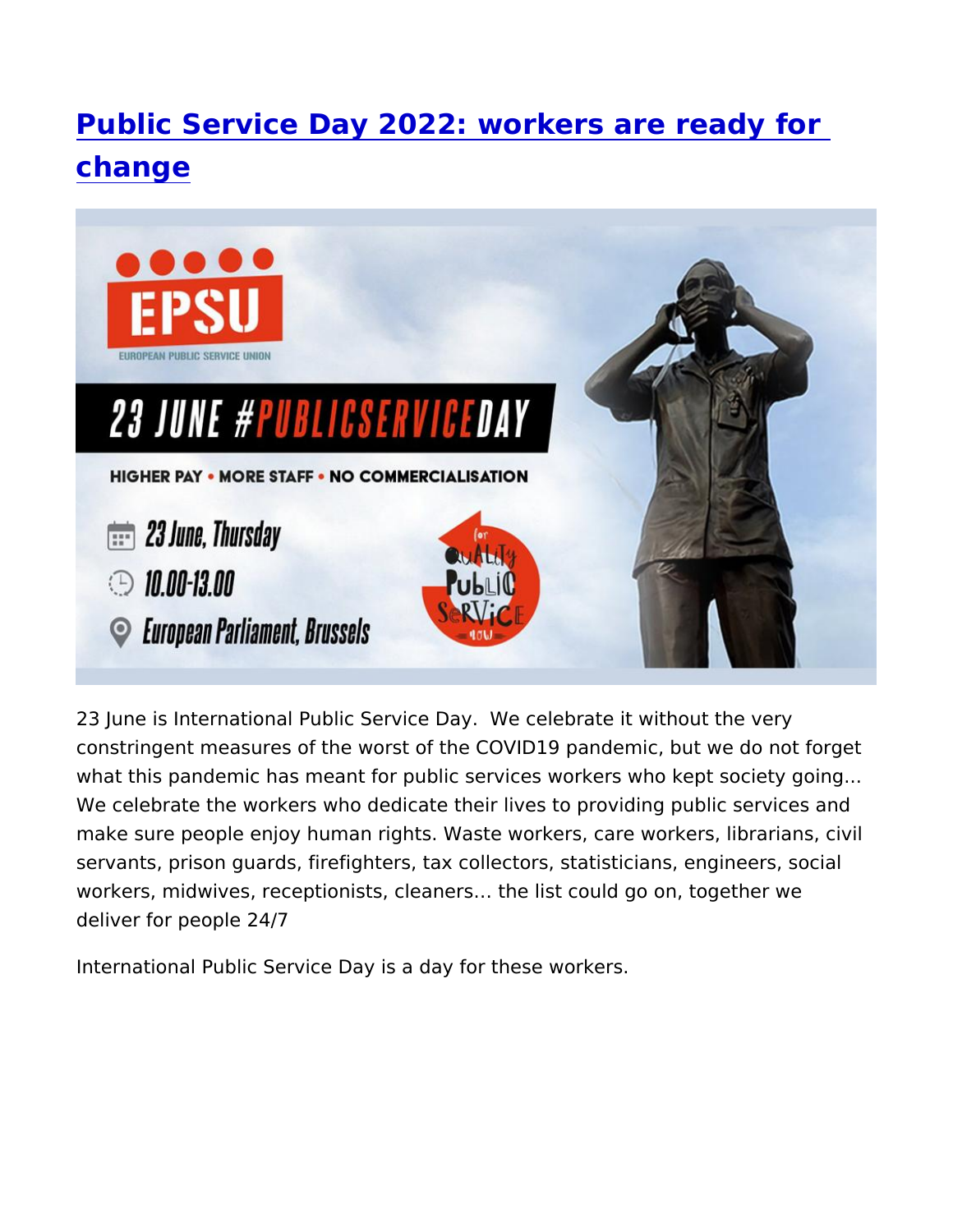The early days of the COVID-19 pandemic saw the world celebrating frontline workers cheering and clapping from the confinement of their homes. It was a welcomed token of appreciation – but it is not enough. EPSU calls for change. Applause and kind words are no replacement for higher pay, better working conditions and safe staffing levels. We need to strengthen our public services. They are key to address climate change and bring about social progress and achieve social justice.

Public service workers feel the squeeze of inflation on wages particularly badly. More than a decade of austerity – layoffs, pay freezes, hiring freezes – left many public service workers vulnerable. With inflation within the European Union set to hit 6.8% this year – rising to 9% in the United Kingdom, 9.6% in Serbia and 69.9% in Turkey – it is once again the workers who feel the pinch.

EPSU has long warned of the consequences of liberalisation and commercialisation of public services. They do not bring benefits to working people and remove a pillar of stability from our economies and societies It leads to the siphoning of public money and resources to profit making companies, a prime example is the French multinational care company ORPEA.

Public service workers want change. We have been on the streets and in industrial actions those last weeks for higher pay, better working conditions and more staff. Unless these factors are urgently addressed, public services workers will struggle to deliver the quality services they strive to provide.

And we can be positive. Unions across Europe are proving that change is possible. The waste sector in the UK has recently seen a nation-wide spate of disputes and actions – and workers are seeing success for higher pay… Our German affiliate ver.di has achieved a remarkable success for 330.000 social and educational workers that will get more time off and better pay! Or the Norwegian unions that have achieved major pay rises for municipal and state workers.

Such examples are an inspiration for workers to achieve higher pay and better conditions across Europe and the world.